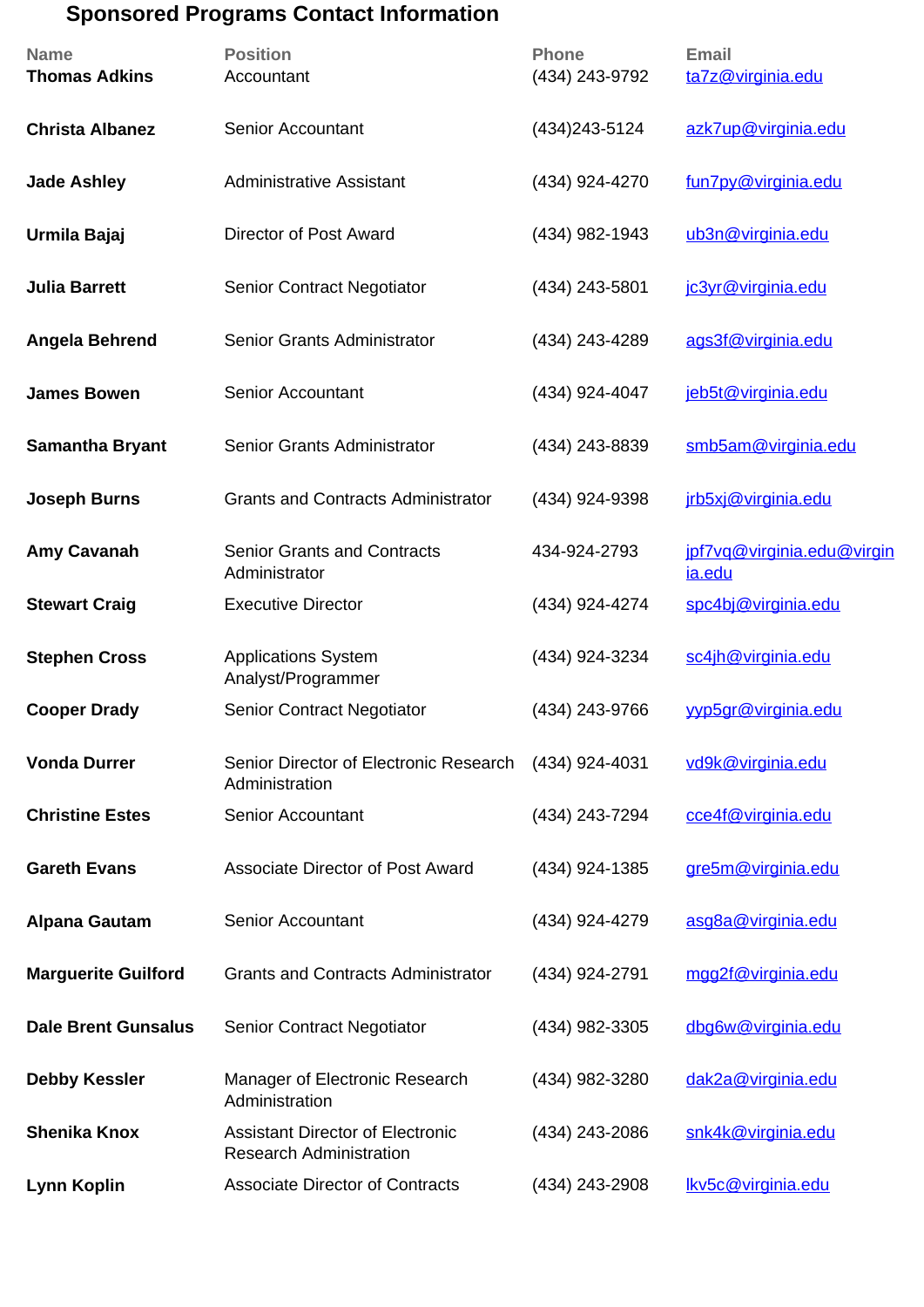## **Sponsored Programs Contact Information**

| <b>Rita Lam</b>           | <b>Business Operations and Training</b><br>Manager   | (434) 924-4275 | rs2mc@virginia.edu  |
|---------------------------|------------------------------------------------------|----------------|---------------------|
| Saraa Lkhagvasuren        | Accountant                                           | (434) 243-8970 | kec3px@virginia.edu |
| <b>Asa Lopatin</b>        | <b>Senior Contract Negotiator</b>                    | (434) 982-3248 | all9e@virginia.edu  |
| <b>Jessica Maciaszek</b>  | Accountant                                           | (434) 243-8676 | jm3au@virginia.edu  |
| <b>Judy Mallory</b>       | Senior Grants Administrator                          | (434) 243-8873 | jdm6a@virginia.edu  |
| <b>Kelly Mays</b>         | <b>Assistant Director of Financial</b><br>Compliance | (434) 243-8740 | kds7c@virginia.edu  |
| <b>Angie Michael</b>      | Cash Accountant                                      | (434) 243-7615 | amm8m@virginia.edu  |
| <b>Sean Nguyen</b>        | Accountant                                           | (434) 924-4278 | sn8eb@virginia.edu  |
| <b>Leora Payne</b>        | <b>Grants and Contracts Assistant</b>                | (434) 924-6306 | lp4bh@virginia.edu  |
| <b>Jaime Petrasek</b>     | Senior Grants Administrator                          | (434) 243-3128 | nbp5xz@virginia.edu |
| <b>Michael Priddy</b>     | <b>Senior Financial Analyst</b>                      | (434) 924-4272 | mip5em@virginia.edu |
| <b>Carole Pritchett</b>   | Accountant                                           | (434) 924-0077 | cdp4p@virginia.edu  |
| <b>Joanne Reid</b>        | Accountant                                           | (434) 924-4431 | cir7g@virginia.edu  |
| Darcy Rugar               | Senior Accountant                                    | (434) 924-1670 | dlr9e@virginia.edu  |
| <b>Tina Schmookler</b>    | <b>Cash Accountant Assistant</b>                     | (434) 982-2342 | ts3sz@virginia.edu  |
| <b>Bill Schoelwer</b>     | <b>Senior Contract Negotiator</b>                    | (434) 924-6267 | wis3q@virginia.edu  |
| <b>Catina Seitz</b>       | <b>Assistant Director of Post Award</b>              | (434) 982-2286 | css9n@virginia.edu  |
| <b>MaryBeth Spaulding</b> | <b>Assistant Director of Pre-Award</b>               | (434) 243-2036 | mas7zt@virginia.edu |
| <b>Tammy Sutton</b>       | <b>Senior Accountant</b>                             | (434) 982-4559 | tms6r@virginia.edu  |
| <b>Sharon Taraska</b>     | <b>Senior Contract Negotiator</b>                    | (434) 924-6583 | slt2ha@virginia.edu |
| <b>Adettra Thomas</b>     | <b>Grants and Contracts Assistant</b>                | (434) 243-8976 | aat4h@virginia.edu  |
| <b>Ebony Turner</b>       | Accountant                                           | (434) 243-9884 | att2qp@virginia.edu |